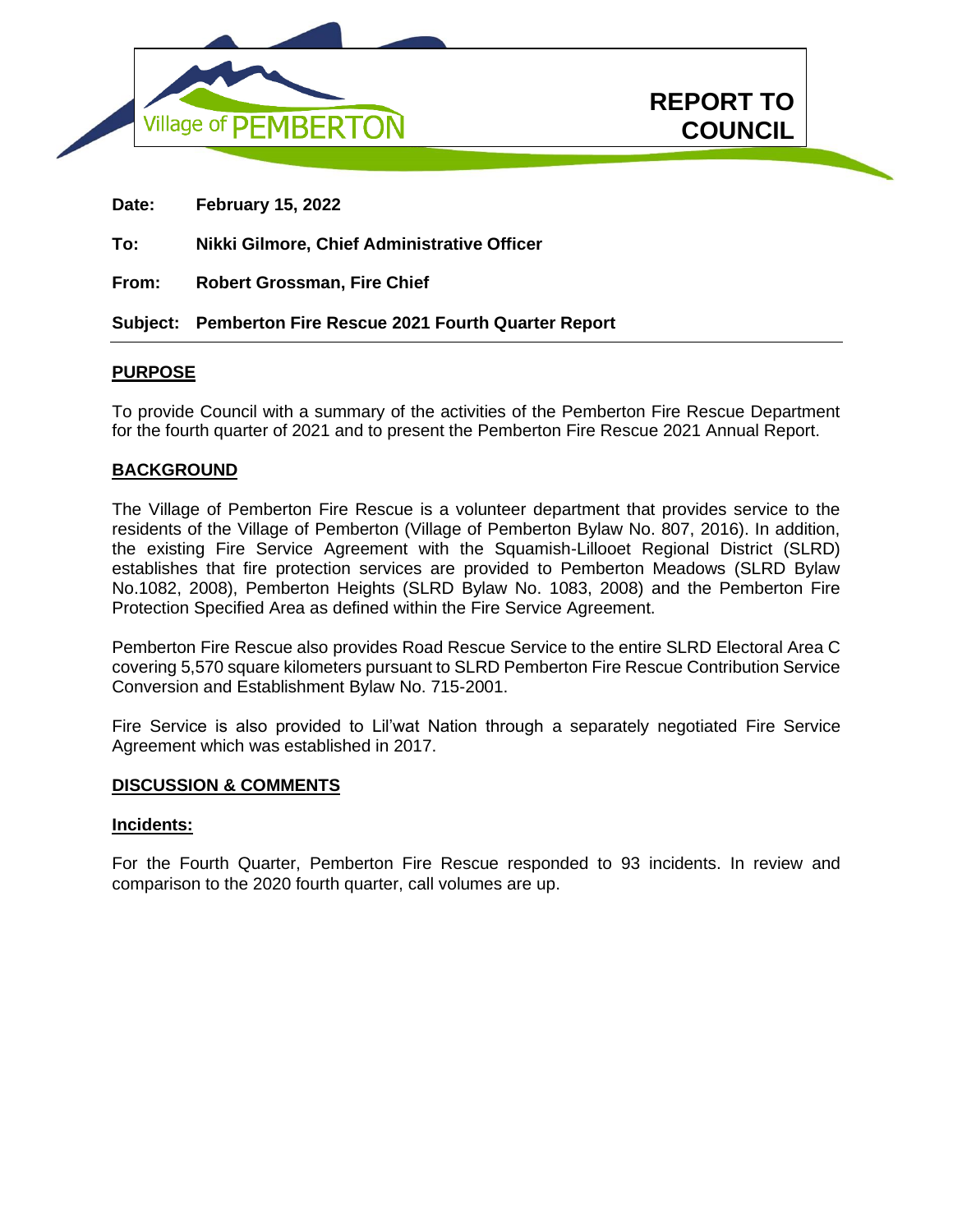A comparison chart by Quarter over the last five (5) years is shown below.



In the table below, the highlighted green squares indicate number of incidents greater than number of days in a month.

|               | 2017 | 2018<br>2019 |     | 2020 | 2021 |  |
|---------------|------|--------------|-----|------|------|--|
|               |      |              |     |      |      |  |
| January       | 31   | 21           | 32  | 29   | 25   |  |
| February      | 18   | 30           | 25  | 29   | 24   |  |
| March         | 14   | 16           | 25  | 40   | 17   |  |
| April         | 21   | 22           | 33  | 25   | 27   |  |
| May           | 38   | 37           | 55  | 24   | 35   |  |
| June          | 35   | 33           | 60  | 16   | 33   |  |
| July          | 32   | 48           | 47  | 36   | 29   |  |
| August        | 38   | 38           | 33  | 36   | 50   |  |
| September     | 24   | 51           | 49  | 32   | 33   |  |
| October       | 27   | 29           | 26  | 32   | 28   |  |
| November      | 21   | 21           | 36  | 24   | 26   |  |
| December      | 27   | 43           | 38  | 15   | 39   |  |
|               |      |              |     |      |      |  |
| <b>Totals</b> | 326  | 389          | 459 | 338  | 366  |  |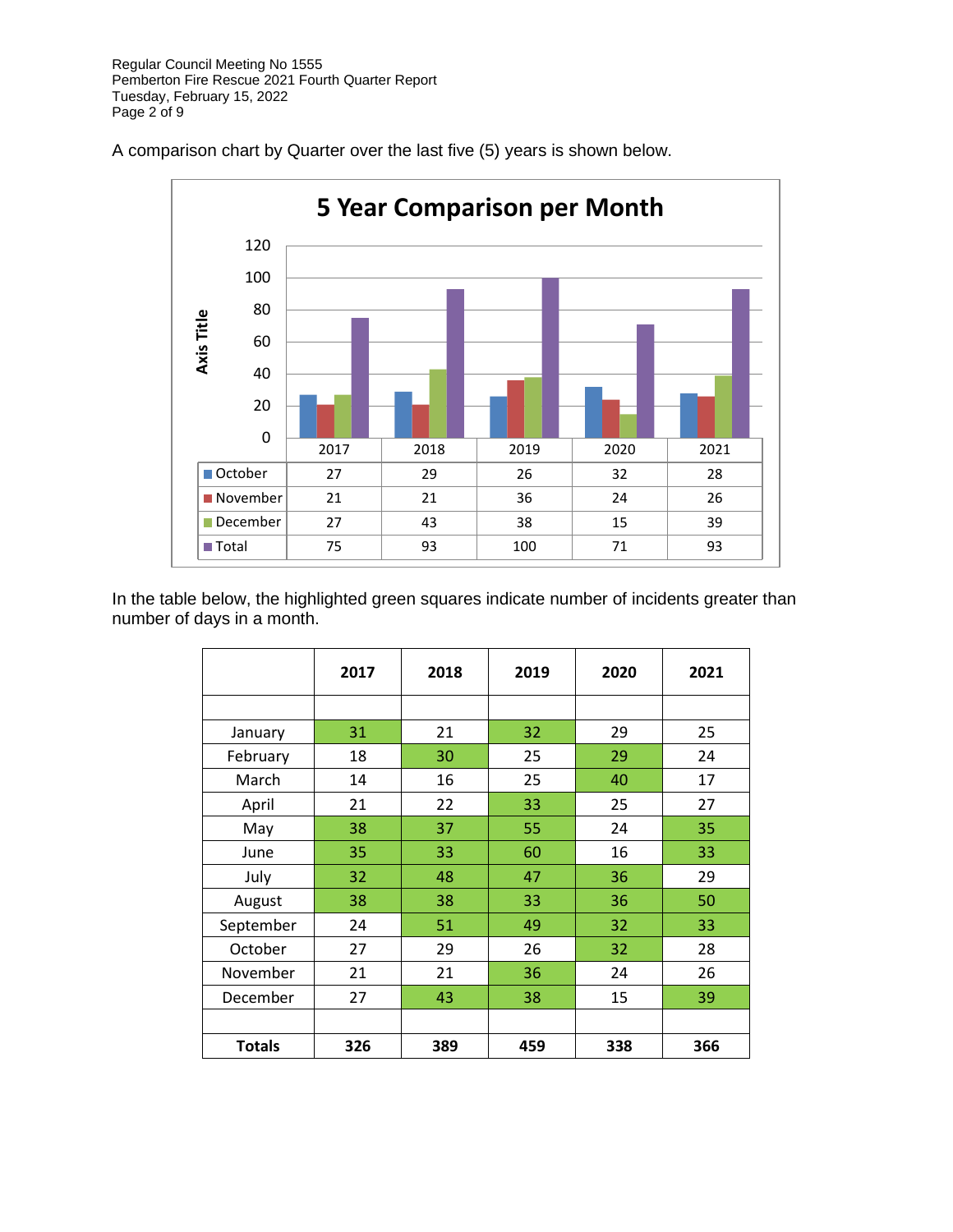| Day              | Jan            | Feb              | Mar            | Apr                     | May            | June                    | July             | Aug                     | Sept             | Oct            | Nov                     | Dec            | Totals         |
|------------------|----------------|------------------|----------------|-------------------------|----------------|-------------------------|------------------|-------------------------|------------------|----------------|-------------------------|----------------|----------------|
|                  |                |                  |                |                         |                |                         |                  |                         |                  |                |                         |                |                |
| $\mathbf{1}$     | $\pmb{0}$      | $\overline{2}$   | $\mathbf 1$    | $\overline{2}$          | $\mathbf 1$    | $\mathbf 1$             | $\mathbf 1$      | $\mathbf 1$             | $\mathbf 1$      | $\mathbf 1$    | $\pmb{0}$               | $\overline{7}$ | 18             |
| $\overline{2}$   | $\mathbf 1$    | $\pmb{0}$        | 0              | $\mathbf{1}$            | $\overline{2}$ | $\overline{\mathbf{4}}$ | $\overline{2}$   | $\overline{2}$          | $\mathbf 1$      | $\mathbf{1}$   | $\mathbf{1}$            | 0              | 15             |
| 3                | $\overline{2}$ | $\pmb{0}$        | $\pmb{0}$      | $\mathbf 1$             | $\mathbf 1$    | 0                       | $\pmb{0}$        | $\overline{2}$          | $\pmb{0}$        | $\overline{2}$ | $\pmb{0}$               | $\mathbf{1}$   | 9              |
| 4                | $\overline{2}$ | $\pmb{0}$        | 0              | $\mathbf{1}$            | $\overline{2}$ | $\overline{2}$          | $\overline{2}$   | $\overline{2}$          | $\mathbf{1}$     | 0              | $\pmb{0}$               | $\mathbf{1}$   | 13             |
| 5                | $\pmb{0}$      | $\mathbf{1}$     | 0              | $\mathbf 1$             | 3              | $\mathbf 1$             | $\boldsymbol{0}$ | $\mathbf 1$             | $\mathbf{1}$     | 0              | $\boldsymbol{0}$        | $\mathbf{1}$   | 9              |
| 6                | 3              | $\overline{2}$   | $\mathbf{1}$   | 0                       | 4              | 0                       | 0                | $\mathbf{1}$            | $\overline{2}$   | 0              | $\mathbf 0$             | 1              | 14             |
| $\overline{7}$   | 0              | $\pmb{0}$        | $\overline{2}$ | 0                       | $\mathbf{1}$   | 0                       | $\boldsymbol{0}$ | 0                       | $\pmb{0}$        | 0              | $\mathbf{1}$            | 0              | 4              |
| 8                | $\mathbf{1}$   | 0                | 0              | 0                       | $\mathbf{1}$   | 0                       | $\mathbf{1}$     | $\overline{2}$          | $\overline{2}$   | 0              | 0                       | $\mathbf{1}$   | 8              |
| 9                | 0              | $\mathbf{1}$     | $\overline{2}$ | 0                       | 0              | $\mathbf 0$             | 0                | $\pmb{0}$               | 0                | 0              | $\overline{\mathbf{c}}$ | $\overline{c}$ | 7              |
| 10               | $\mathbf 1$    | $\overline{2}$   | $\mathbf{1}$   | $\overline{2}$          | $\mathbf{1}$   | 0                       | 3                | $\overline{\mathbf{3}}$ | 3                | $\mathbf{1}$   | $\overline{2}$          | 1              | 20             |
| 11               | $\pmb{0}$      | $\boldsymbol{0}$ | $\pmb{0}$      | $\mathbf 1$             | $\mathbf{1}$   | $\mathbf{1}$            | 0                | $\mathbf{1}$            | $\mathbf{1}$     | 2              | $\mathbf 0$             | $\mathbf{1}$   | 8              |
| 12               | 0              | $\overline{2}$   | 0              | 0                       | $\overline{2}$ | 0                       | 0                | $\mathbf{1}$            | $\overline{2}$   | $\overline{2}$ | $\mathbf 0$             | 4              | 13             |
| 13               | 3              | $\mathbf{1}$     | $\mathbf 1$    | $\pmb{0}$               | $\mathbf{1}$   | $\overline{2}$          | $\mathbf 1$      | $\overline{\mathbf{3}}$ | $\boldsymbol{0}$ | $\mathbf{1}$   | $\mathbf{1}$            | 0              | 14             |
| 14               | $\mathbf 1$    | $\pmb{0}$        | 0              | 3                       | $\mathbf{1}$   | 0                       | $\overline{2}$   | $\overline{2}$          | $\mathbf{1}$     | 0              | $\overline{2}$          | $\mathbf{1}$   | 13             |
| 15               | $\pmb{0}$      | 3                | $\mathbf 1$    | 2                       | $\mathbf{1}$   | $\mathbf{1}$            | $\pmb{0}$        | $\overline{2}$          | 0                | $\mathbf{1}$   | 4                       | 0              | 15             |
| 16               | $\mathbf 1$    | 0                | $\mathbf{1}$   | $\mathbf{1}$            | $\mathbf{1}$   | $\mathbf{1}$            | $\overline{2}$   | $\pmb{0}$               | 3                | $\mathbf{1}$   | $\mathbf{1}$            | $\mathbf{1}$   | 13             |
| 17               | $\mathbf 0$    | $\pmb{0}$        | 0              | $\pmb{0}$               | 0              | $\mathbf{1}$            | $\mathbf{1}$     | $\overline{\mathbf{3}}$ | $\mathbf{1}$     | $\overline{2}$ | $\mathbf 0$             | 0              | 8              |
| 18               | $\pmb{0}$      | $\pmb{0}$        | 3              | $\pmb{0}$               | 0              | $\mathbf{1}$            | $\mathbf{1}$     | $\overline{2}$          | $\overline{2}$   | 0              | $\mathbf{1}$            | $\pmb{0}$      | 10             |
| 19               | $\pmb{0}$      | $\mathbf{1}$     | 0              | 0                       | 0              | $\overline{2}$          | 0                | $\overline{\mathbf{3}}$ | $\mathbf 1$      | $\mathbf{1}$   | $\mathbf{1}$            | 0              | 9              |
| 20               | $\overline{2}$ | $\mathbf 1$      | $\mathbf{1}$   | $\overline{\mathbf{3}}$ | $\pmb{0}$      | 5                       | $\boldsymbol{0}$ | $\mathbf{1}$            | $\boldsymbol{0}$ | 3              | $\mathbf{1}$            | $\mathbf{1}$   | 18             |
| 21               | $\mathbf 0$    | 3                | $\mathbf{1}$   | 0                       | $\mathbf{1}$   | $\mathbf 1$             | 0                | $\pmb{0}$               | $\mathbf{1}$     | 3              | 0                       | 1              | 11             |
| 22               | 3              | $\pmb{0}$        | $\mathbf{1}$   | $\overline{2}$          | $\overline{2}$ | $\pmb{0}$               | $\mathbf{1}$     | $\overline{2}$          | $\boldsymbol{0}$ | 0              | $\mathbf 0$             | $\pmb{0}$      | $11\,$         |
| 23               | 0              | 0                | 0              | $\mathbf{1}$            | 3              | $\mathbf{1}$            | 0                | $\mathbf{1}$            | $\mathbf{1}$     | $\mathbf{1}$   | $\mathbf 0$             | 2              | $10\,$         |
| 24               | $\pmb{0}$      | $\mathbf{1}$     | 0              | $\pmb{0}$               | 0              | $\boldsymbol{0}$        | $\overline{2}$   | $\overline{2}$          | $\mathbf{1}$     | 0              | $\mathbf{1}$            | $\pmb{0}$      | $\overline{7}$ |
| 25               | $\mathbf 1$    | $\mathbf{1}$     | $\mathbf{1}$   | 0                       | 0              | 3                       | 2                | $\mathbf{1}$            | 3                | $\overline{2}$ | $\overline{2}$          | $\overline{2}$ | 18             |
| 26               | $\pmb{0}$      | $\overline{2}$   | $\pmb{0}$      | $\pmb{0}$               | $\mathbf 1$    | $\overline{\mathbf{a}}$ | $\mathbf{1}$     | $\mathbf{1}$            | $\boldsymbol{0}$ | 0              | $\boldsymbol{0}$        | 3              | 12             |
| 27               | $\pmb{0}$      | $\mathbf{1}$     | 0              | $\mathbf{1}$            | 0              | 1                       | 3                | 3                       | $\mathbf{1}$     | 0              | $\mathbf{1}$            | $\mathbf{1}$   | 12             |
| 28               | $\mathbf 1$    | 0                | $\pmb{0}$      | 3                       | 0              | $\overline{1}$          | 0                | 3                       | 3                | $\mathbf{1}$   | $\overline{2}$          | $\overline{2}$ | 16             |
| 29               | $\pmb{0}$      | $\pmb{0}$        | $\pmb{0}$      | 0                       | 3              | 0                       | $\overline{2}$   | $\mathbf{1}$            | $\mathbf{1}$     | $\mathbf 1$    | $\mathbf 1$             | $\overline{2}$ | 11             |
| 30               | $\overline{2}$ | $\pmb{0}$        | $\pmb{0}$      | $\overline{2}$          | $\mathbf 1$    | $\mathbf 0$             | $\mathbf 1$      | $\mathbf 1$             | $\pmb{0}$        | 0              | $\overline{2}$          | $\pmb{0}$      | 9              |
| 31               | $\mathbf 1$    | 0                | $\pmb{0}$      | 0                       | $\mathbf{1}$   | 0                       | $\mathbf 1$      | 3                       | 0                | $\overline{2}$ | $\pmb{0}$               | 3              | 11             |
|                  |                |                  |                |                         |                |                         |                  |                         |                  |                |                         |                |                |
| Totals           | 25             | 24               | 17             | 27                      | 35             | 33                      | 29               | 50                      | 33               | 28             | 26                      | 39             | 366            |
| Days<br>Month    | 31             | 28               | 31             | 30                      | 31             | 30                      | 31               | 31                      | 30               | 31             | 30                      | 31             | 365            |
| Colour<br>Coding |                | $1 - 2$          |                |                         | $3 - 4$        |                         |                  | $5 -$<br>$10\,$         |                  |                | $11 +$                  |                |                |

# **Number of Incidents per day for 2021 Year**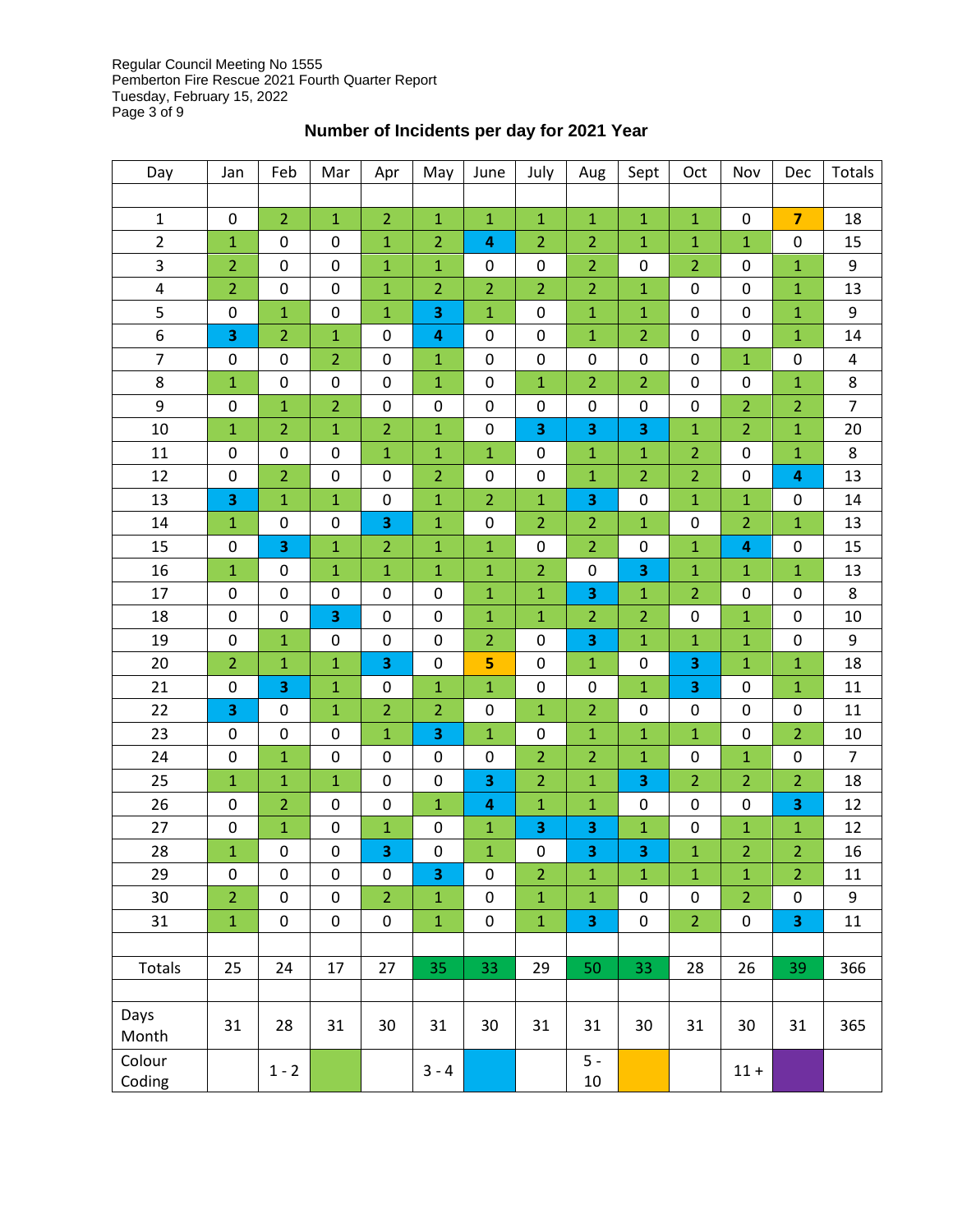Below is a breakdown of the average number of Firefighters attending incidents and the average number of those attending response types. This information is helpful to highlight the challenges Pemberton Fire Rescue encounters because of being a small Department and because many Firefighters hold fulltime jobs outside the community which means they are not always able to attend daytime calls. That said, Pemberton Fire Rescue is pleased to show how our member numbers have grown especially since 2018.

| Year                            | 2017 | 2018 | 2019 | 2020 | 2021 |
|---------------------------------|------|------|------|------|------|
|                                 |      |      |      |      |      |
| <b>Total # Incidents</b>        | 326  | 389  | 459  | 348  | 366  |
|                                 |      |      |      |      |      |
| Average # responders            | 5.60 | 5.04 | 4.75 | 6.72 | 7.01 |
|                                 |      |      |      |      |      |
| <b>Total Members Per Year</b>   | 23   | 20   | 25   | 31   | 35   |
|                                 |      |      |      |      |      |
| Percentage of members responded | 24%  | 25%  | 19%  | 22%  | 20%  |

## **Average number of Firefighters attending Incidents since 2017.**

The chart below shows the average number of firefighters that attended each response type over a 5-year period compared to the minimum personnel requirements set out in the NFPA Standards. The NFPA Standards explain the number of members required to do each job.

|                               | <b>Minimum</b><br>Personnel<br><b>Requirements</b> | 2017 | 2018 | 2019 | 2020  | 2021  |
|-------------------------------|----------------------------------------------------|------|------|------|-------|-------|
| <b>Medical Aid</b>            | 4                                                  | 4.87 | 4.42 | 4.13 | 5.64  | 5.83  |
| <b>Motor Vehicle Accident</b> | 8                                                  | 6.63 | 5.77 | 4.87 | 8.87  | 7.32  |
| <b>Alarms</b>                 | $*16$                                              | 4.69 | 5.32 | 5.07 | 5.35  | 6.63  |
| <b>Wires Down</b>             | 8                                                  | 9.35 | 4.27 | 5.93 | 7.33  | 7.00  |
| <b>Burn Complaint</b>         | 8                                                  | 4.83 | 4.60 | 2.75 | 7.67  | 6.70  |
| <b>Chimney Fire</b>           | 16                                                 | 6.25 | 7.92 | 7.67 | 9.00  | 9.08  |
| <b>Smoke Sighting</b>         | 8                                                  | 5.60 | 6.13 | 5.87 | 7.64  | 10.50 |
| <b>Structure Fire</b>         | 16                                                 | 9.11 | 9.00 | 7.86 | 11.58 | 10.67 |
| <b>Vehicle Fire</b>           | 8                                                  | 5.44 | 6.00 | 5.70 | 8.83  | 13.00 |
| <b>Wildland Fire</b>          | 16                                                 | 6.00 | 7.45 | 6.00 | 7.20  | 8.67  |

\*Only one truck with crew would be sent. However remaining crew would be on standby at hall until confirmed

## **Types of Responses:**

As set out in the Fire Department Establishment Bylaw No. 807, 2016, Pemberton Fire Rescue responds to several different types of incidents, and locations as identified in the Service Agreements with the SLRD and Lil'wat Nation.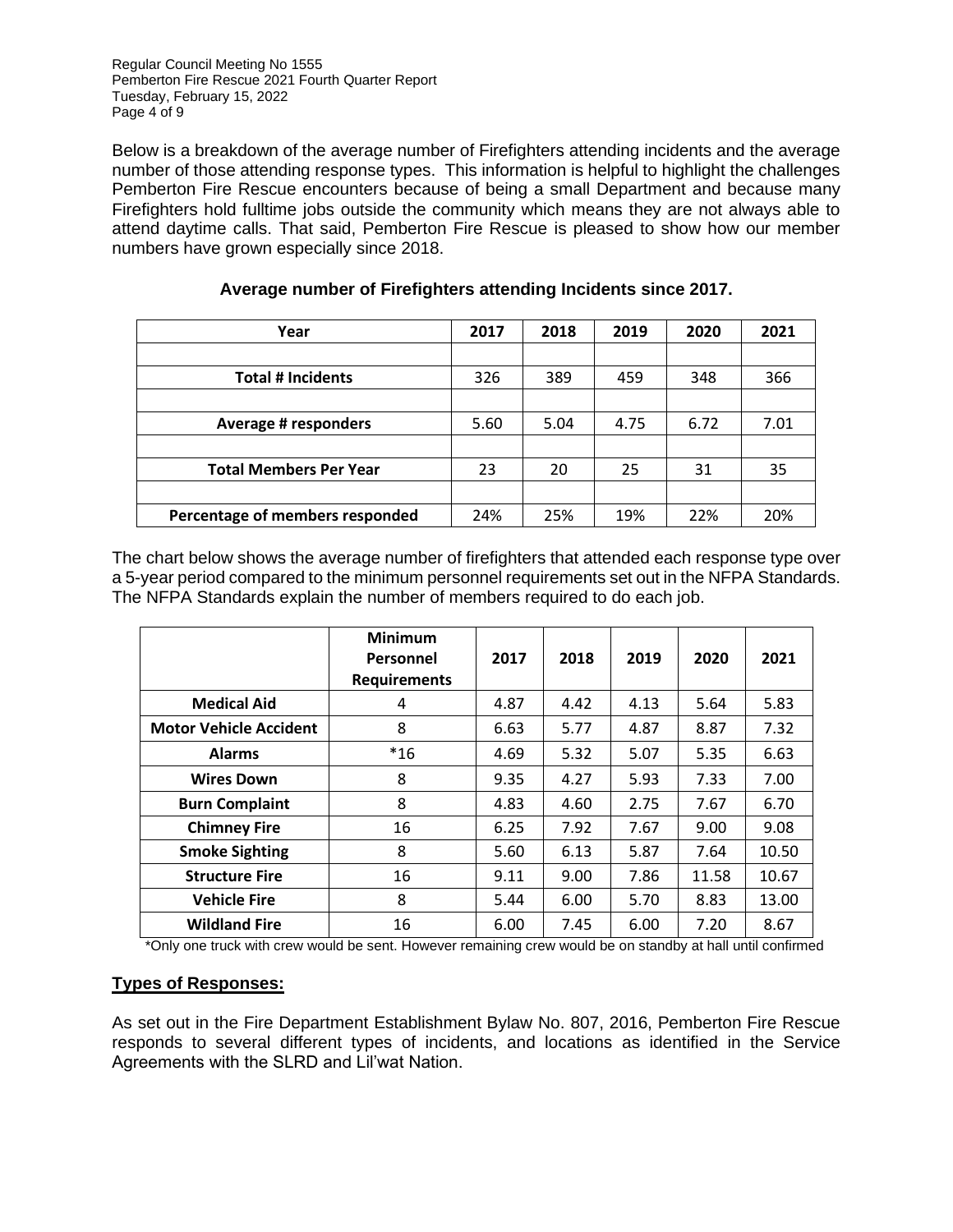

# **Incidents by Area:**

The breakdown of the incident reports is categorized into the following regions:

- Village of Pemberton Boundaries.
- Lil'wat Nation.
- Fire District Service Areas; and
- Regional District (or outside the Fire District zones including north of Mount Currie, north of The Heights and south of the Village Boundaries)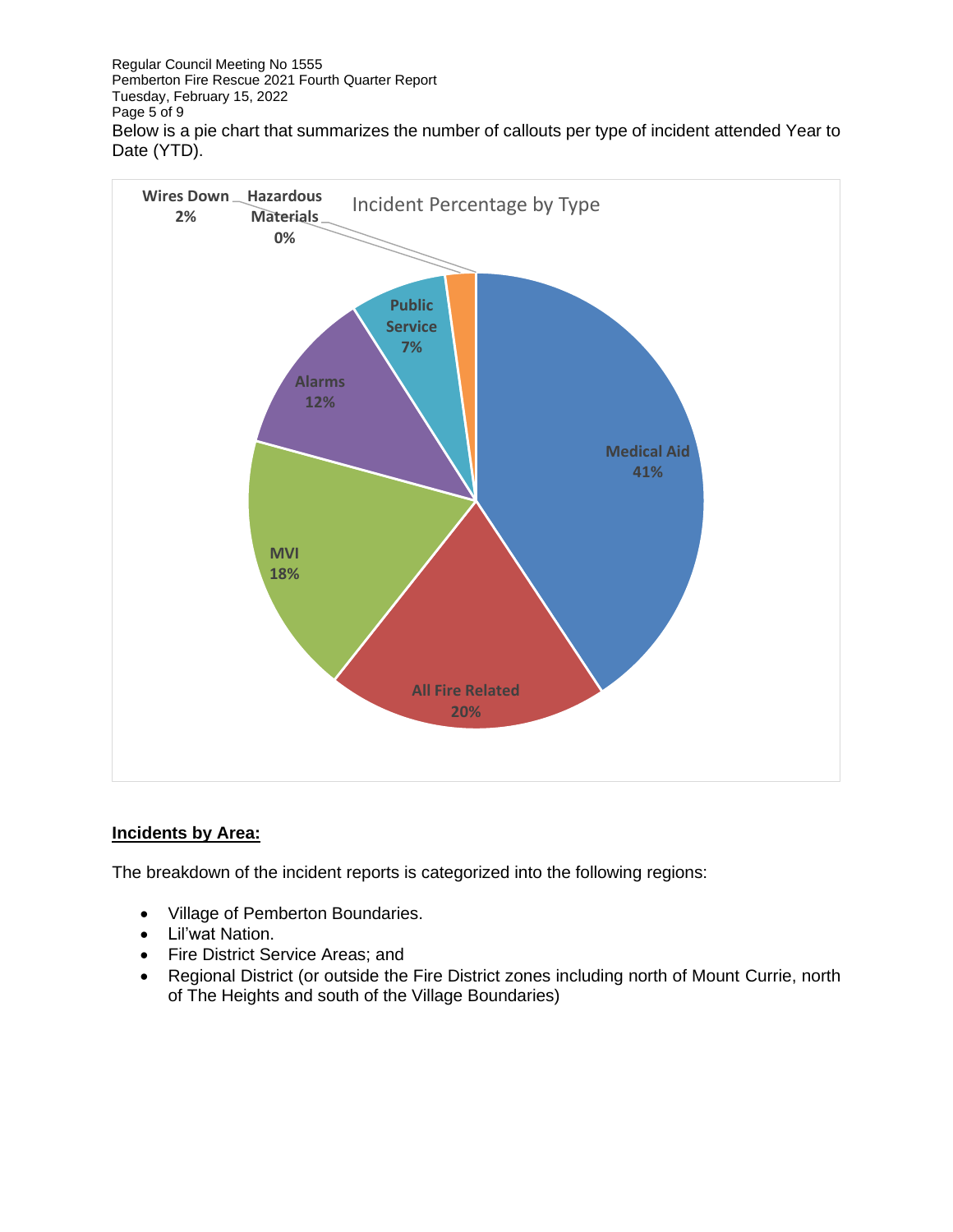

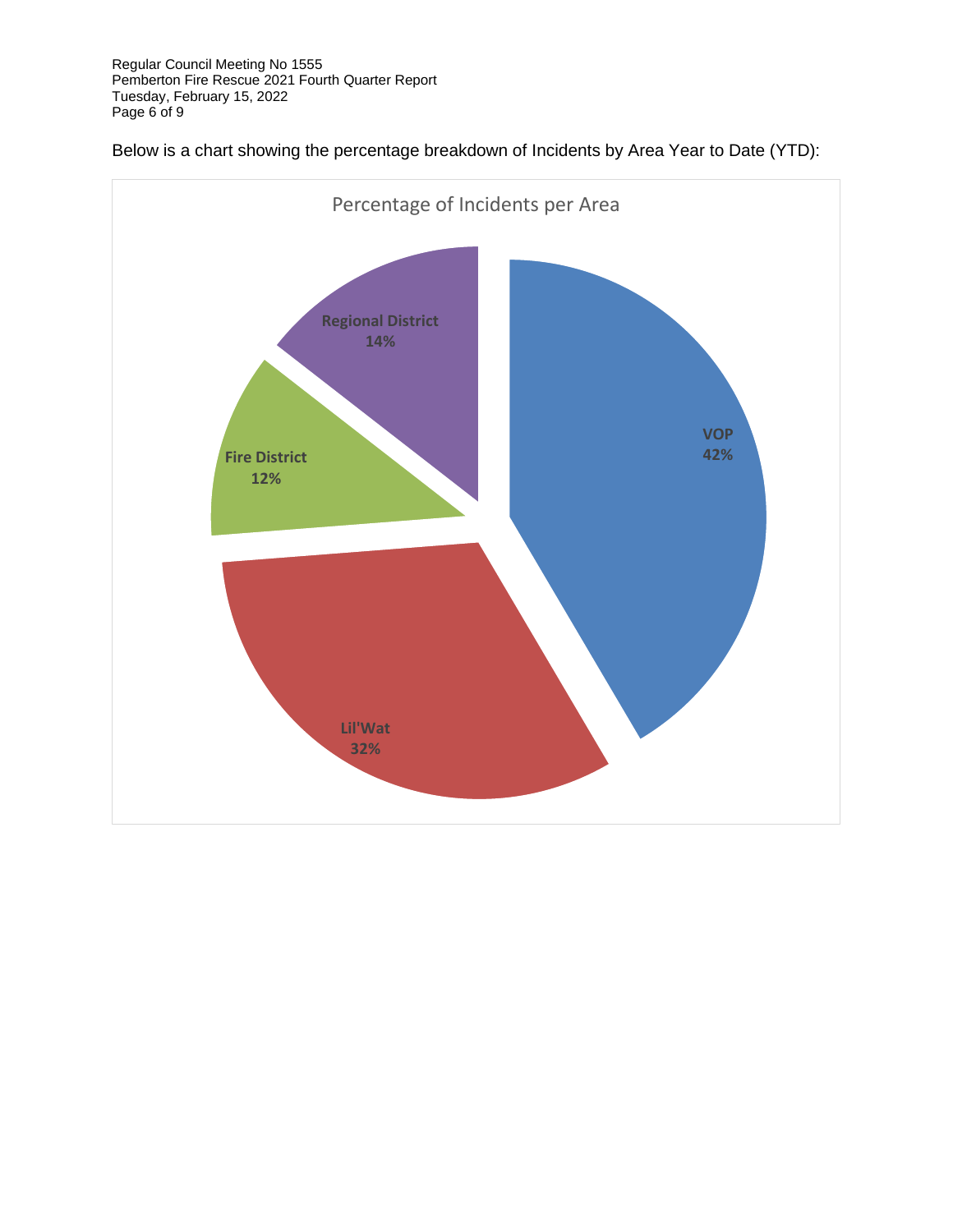

The chart and table below show the Incidents by Area and Type:

## **Membership:**

At the end of the Fourth Quarter, membership stands at 41 and is comprised of two (2) full-time members, 38 volunteers (paid on-call) members and one (1) full-time Administrative Assistant. The membership is also complemented with two (2) term FireSmart Staff (Coordinator and Laborer).

## **Training:**

Members in the Fourth Quarter trained under a slightly modified program in continued response to COVID-19 protocols. Training sessions were held once a week with the members being divided into 4 groups.

#### **Fourth Quarter Commitments:**

| <b>Commitment Type</b> | <b>Total</b><br><b>Number</b><br><b>Sessions</b> | <b>Total</b><br><b>Hours</b> |
|------------------------|--------------------------------------------------|------------------------------|
| <b>Training</b>        | 11                                               | 44.5                         |
| <b>Public Events</b>   | З                                                | 62.5                         |
| <b>Meetings</b>        | 5                                                |                              |
| <b>Incidents</b>       | 93                                               | 116                          |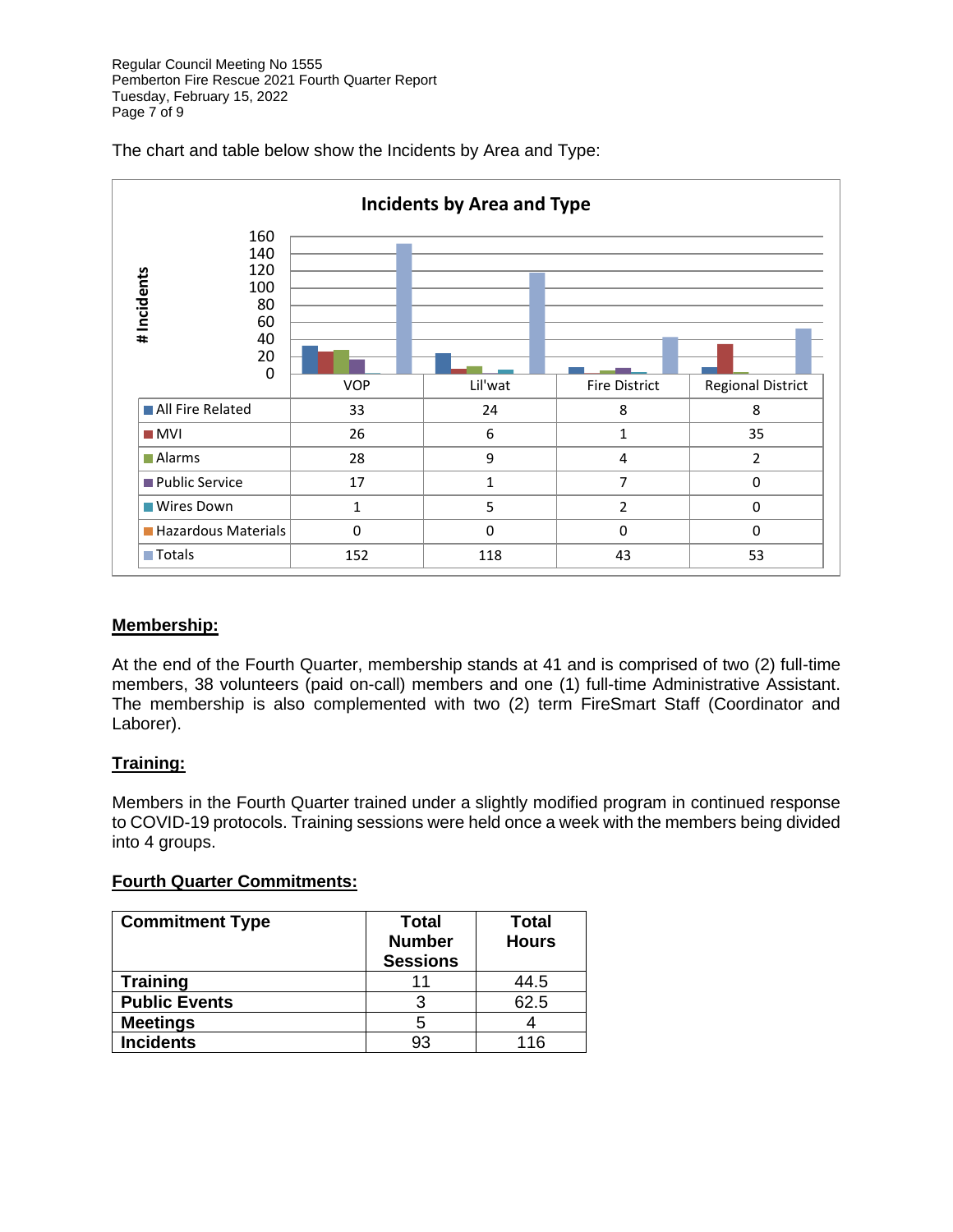Regular Council Meeting No 1555 Pemberton Fire Rescue 2021 Fourth Quarter Report Tuesday, February 15, 2022 Page 8 of 9

## **Fire Prevention, Inspections & Public Events:**

During the Fourth Quarter, the following fire prevention, inspections, education, and public service initiatives were completed and attended by Pemberton Fire Rescue members.

• 3 Public service initiatives: Fire Prevention Day, Halloween Fireworks & Remembrance Day.

#### **Annual Report**

The Pemberton Fire Rescue Department presents an Annual Report, attached as **Appendix A**, to Council at the end of each year. This report offers an insight into the efforts and achievements that the Fire Department has accomplished over the past year and allows its readers to gain an insight into the services we offer to our citizens.

This report will outline call volumes, fire prevention efforts, public fire education initiatives, professional development achievements, and other significant accomplishments made by our personnel and the department over the past year.

#### **COMMUNICATIONS**

This report is a quarterly update and does not require any communications element.

#### **LEGAL CONSIDERATIONS**

There are no legal, legislative, or regulatory considerations at this time.

#### **IMPACT ON BUDGET & STAFFING**

This report has been prepared in-house and is an element of the regular day to day operations of the Pemberton Fire Rescue Department.

#### **INTERDEPARTMENTAL IMPACT & APPROVAL**

There are no interdepartmental impacts or approvals for considerations at this time.

## **IMPACT ON THE REGION OR NEIGHBOURING JURISDICTIONS**

The activities of Pemberton Fire Rescue, such as increased fire prevention awareness activities, firefighter recruitment and training support to improve upon the current level of service to the Village and the Fire Service District Service Area. This is a benefit to the community and positively impacts the Squamish-Lillooet Regional District and Lil'wat Nation.

#### **ALTERNATIVE OPTIONS**

This report is being presented for information as such there are no alternative options for consideration.